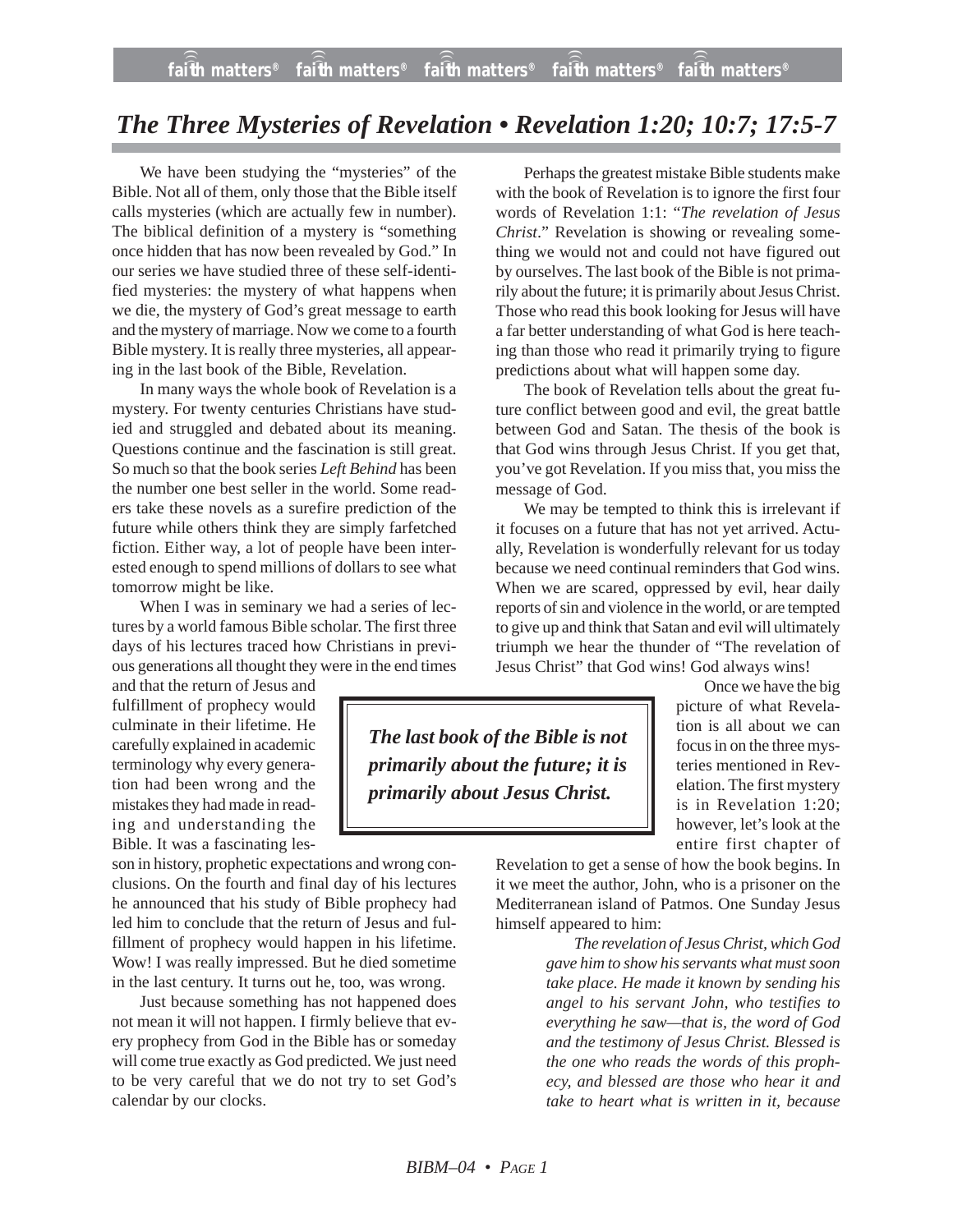*the time is near.*

*John,*

*To the seven churches in the province of Asia:*

*Grace and peace to you from him who is, and who was, and who is to come, and from the seven spirits before his throne, and from Jesus Christ, who is the faithful witness, the firstborn from the dead, and the ruler of the kings of the earth.*

*To him who loves us and has freed us from our sins by his blood, and has made us to be a kingdom and priests to serve his God and Father—to him be glory and power for ever and ever! Amen.*

*Look, he is coming with the clouds, and every eye will see him, even those who pierced him; and all the peoples of the earth will mourn because of him. So shall it be! Amen.*

*"I am the Alpha and the Omega," says the Lord God, who is, and who was, and who is to come, the Almighty.*

*I, John, your brother and companion in the suffering and kingdom and patient endurance that are ours in Jesus, was on the island of Patmos because of the word of God and the testimony of Jesus. On the Lord's Day I was in the Spirit, and I heard behind me a loud voice like a trumpet, which said: "Write on a scroll what you see and send it to the seven churches: to Ephesus, Smyrna, Pergamum, Thyatira, Sardis, Philadelphia and Laodicia.*

*I turned around to see the voice that was speaking to me. And when I turned I saw seven golden lampstands, and among the lampstands was someone "like a son of man," dressed in a robe reaching down to his feet and with a golden sash around his chest. His head and hair were white like wool, as white as snow, and his eyes were like blazing fire. His feet were like bronze glowing in a furnace, and his voice was like the sound of rushing waters. In his right hand he held seven stars, and out of his mouth came a sharp double-edged sword. His face was like the sun shining in all its brilliance.*

*When I saw him, I fell at his feet as though dead. Then he placed his right hand on me and said: "Do not be afraid. I am the First and the Last. I am the Living One; I was dead,* *and behold I am alive for ever and ever! And I hold the keys of death and Hades.*

*Write, therefore, what you have seen, what is now and what will take place later. The mystery of the seven stars that you saw in my right hand and of the seven golden lampstands is this: The seven stars are the angels of the seven churches, and the seven lampstands are the seven churches.*

The first mystery of Revelation tells to whom this last book of the Bible is written. It is addressed to the seven stars and the seven lampstands. It is a mystery because none of us would figure this out by ourselves without God's revelation. These stars and lampstands, whatever and whoever they are, are very important and Jesus himself is in the midst of them.

The explanation is in Revelation 1:20: *"The seven stars are the angels of the seven churches, and the seven lampstands are the seven churches."* So, the lampstands are specific churches in Ephesus, Smyrna, Pergamum, Thyatira, Sardis, Philadelphia and Laodicea and the stars are the angels of these churches. We need to understand that the Greek word for angel, "angelos", means "messenger". It most likely refers to the leaders of the seven churches, much like our pastors and elders.

In some ways this may not seem like much of a mystery, but it is very important. The book of Revelation is written to Christians so they can better know Jesus and what he will do to win victory over evil. This first mystery teaches us that Jesus connects with us in terms of the church and the leaders of the church.

Think of it this way: We most often think of people in terms of the groupings to which they belong: male/female; young/old; occupations; marital status; nationality. We naturally group people as Americans, as females, as employees or employers, etc. We immediately categorize people. So does God. God groups us by church. He sees us as part of Ephesus Church or Smryna Church or Sardis Church or Wooddale Church.

Mystery number one is that churches and church leaders are very important to God!

The second use of "mystery" in Revelation is in chapter 10. Time is too short to deal here with all the details of this amazing chapter. (At Wooddale Church we spent an entire year studying Revelation line-byline.) Let me simply say that Revelation tells of a series of conflicts between God and evil. At first God uses judgments to bring people to himself with the hope that they will repent and turn to him. But they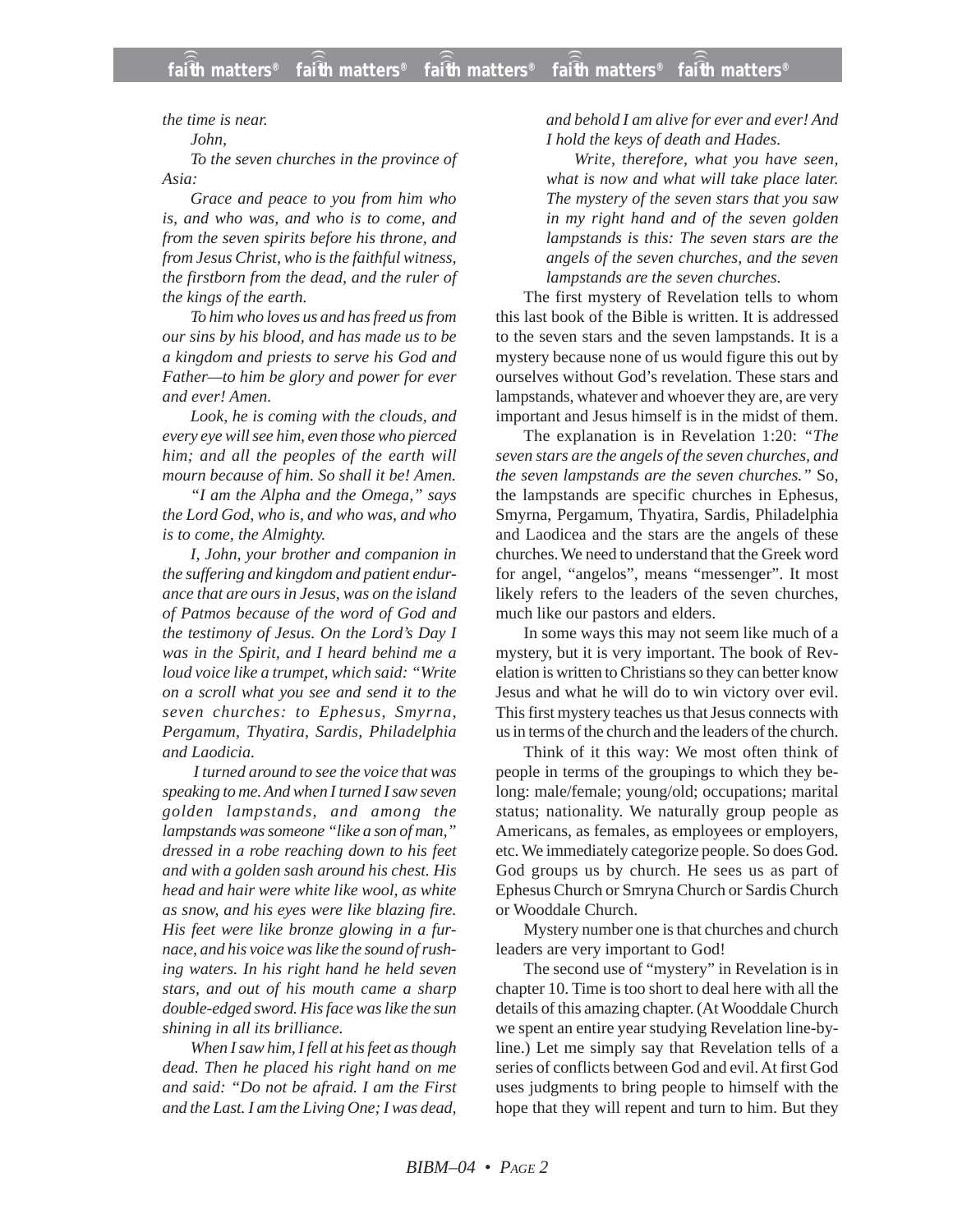keep sinning and resisting. Eventually God changes his strategy and sends awful punishment on evil in a series of judgments that sweep across the nations of the earth. Some of those are described by John in Revelation 10:1-7:

> *Then I saw another mighty angel coming down from the heaven. He was robed in a cloud, with a rainbow above his head; his face was like the sun, and his legs were like fiery pillars. He was holding a little scroll, which lay open in his hand. He planted his right foot on the sea and his left foot on the land, and he gave a loud shout like the roar of a lion. When he shouted, the voices of the seven thunders spoke. And when the seven thunders spoke, I was about to write; but I heard a voice from heaven say, "Seal up what the seven thunders have said and do not write it down."*

> *Then the angel that I had seen standing on the sea and on the land raised his right hand to heaven. And he swore by him who lives for ever and ever, who created the heavens and all that is in them, the earth and all*

*that is in it, and the sea and all that is in it, and said, "There will be no more delay! But in the days when the seventh angel is about to sound his trumpet, the mystery of God will be accomplished, just as he announced to his servants the prophets."*

The mystery is that God

will come to a date when all delays are over and all his promised judgment of sin will be accomplished. Everything God said would happen will happen.

Some of us are a little critical of God's delays. Jesus said he was coming back and 2000 years later he is still in heaven. God promised to punish all the abuse, violence, injustice and sin in the world and it is still getting worse. We begin to think the prophecies are false or that God forgot. It may even be hard for some of us to take God seriously anymore because he has not come through on all he said he would do.

God sees it very differently. God keeps giving us one more chance. God keeps putting off the end of history. God keeps waiting for humans to repent and live right. God is reluctant to give us what we deserve. What we see as delay God sees as extended mercy.

The mystery is that God is not going to wait forever. He will come to a point where he will do everything he said he would do. No more delays. After that point people can scream and plead for more time and they will not get it. They have had their chance and now God is going to pour out his judgment and wrath.

On a more personal note, the same goes for us as individuals. We may think that God has gone soft on our sin or will give us indefinite extensions to turn to him and do what is right. Yes, God is amazingly patient and merciful. But, do not be surprised when God says, "This is it. You have had your last chance."

Mystery number two is that a time will come when all God's predictions will be fulfilled.

Mystery number three may pique special interest because of America's wars against Iraq. What we today call Iraq was called the Babylonian Empire in biblical times and its great capital city was Babylon. So the third mystery of Revelation is about Babylon.

*God will come to a date when all delays are over and all his promised judgment of sin will be accomplished. Everything God said would happen will happen.*

Revelation 17 is not easy to understand. I am not quite sure if I should try to explain is first or read it first. But our purpose here is not to explain it in detail but to grasp the basic mystery, so let's read Revelation 17:1-14:

*One of the seven angels who had the seven bowls came and said to*

*me, "Come, I will show you the punishment of the great prostitute, who sits on many waters. With her the kings of the earth committed adultery and the inhabitants of the earth were intoxicated with the wine of her adulteries."*

*Then the angel carried me away in the Spirit into a desert. There I saw a woman sitting on a scarlet beast that was covered with blasphemous names and had seven heads and ten horns. The woman was dressed in purple and scarlet, and was glittering with gold, precious stones and pearls. She held a golden cup in her hand, filled with abominable things and the filth of her adulteries. This title was written on her forehead:*